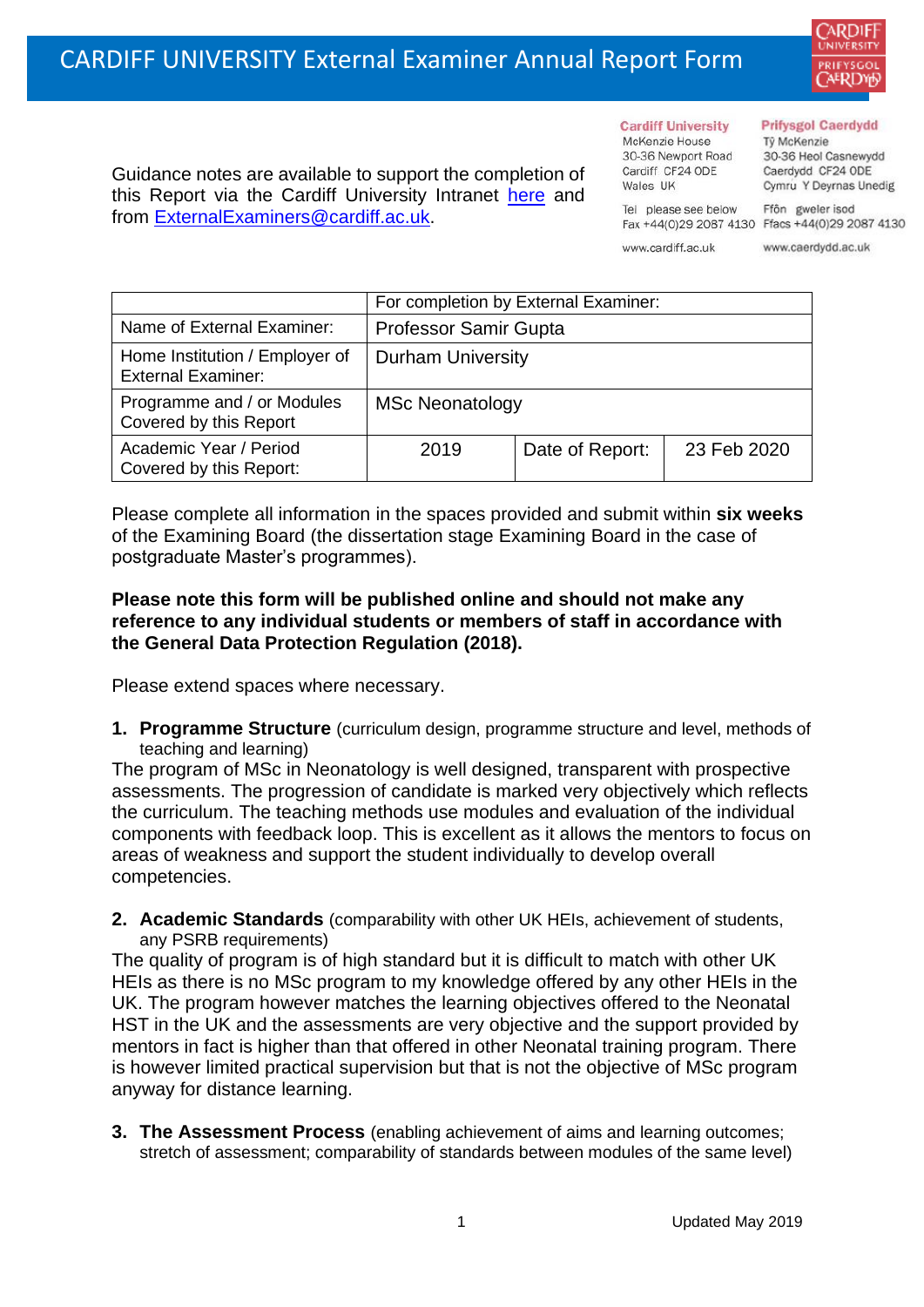I am pleased to review the assessments and am happy with the scoring and the presentation and decision on results. Having more than one examiner with similar marking only strengthens the assessment process and provides internal validation of results. As individual modules are marked and the schema averages the components, the system is fair meeting the set aims and objectives.

4. **Examination of Master's Dissertations (if applicable)** (sample of dissertations received, appropriateness of marking schemes, standard of internal marking, classification of awards)

[*Where possible please complete this section following the dissertation examining board determining the final award*.]

I could not assess the dissertations before the board meeting but have reviewed the marking and having gone through the dissertations now. I am pleased to state that the dissertations overall are of high standards and the marking and feedback of each dissertation has been done appropriately and consistently. I hope the students will try and publish the dissertations in the indexed journals.

## **5. Year-on-Year Comments**

[Previous External Examiner Reports are available from the Cardiff University Website [here.](https://www.cardiff.ac.uk/public-information/quality-and-standards/external-examiner-reports)]

The progression of candidates' year on year is very good and I congratulate the team and the candidates for the hard work put in. The consistency of delivery, no formal complaints and transparency of course are worth commending. I did not find any areas of concern from previous years to comment upon and am overall happy with this MSC course. It was suggested in the past that the student fees could be a limiting factor in expanding the uptake of new students and I remain interested to get feedback regarding this subject. This is however university decision and not with the quality or assessment of the offered course.

**6. Preparation for the role of External Examiner (for new External Examiners only)** (appropriateness of briefing provided by the programme team and supporting information, visits to School, ability to meet with students, arrangements for accessing work to review)

Not applicable

**7. Noteworthy Practice and Enhancement** (good and innovative practice in learning, teaching and assessment; opportunities for enhancement of learning opportunities)

University of Cardiff offers similar well established courses in other subjects. I am sure experience on conduct and delivery of courses is well grounded. I hope such courses continue in the future to allow international students develop skills and attributes while not able to go through the structured training program available in the UK.

**8. Appointment Overview (for retiring External Examiners only)** (significant changes in standards, programme/discipline developments, implementation of recommendations, further areas of work)

Not applicable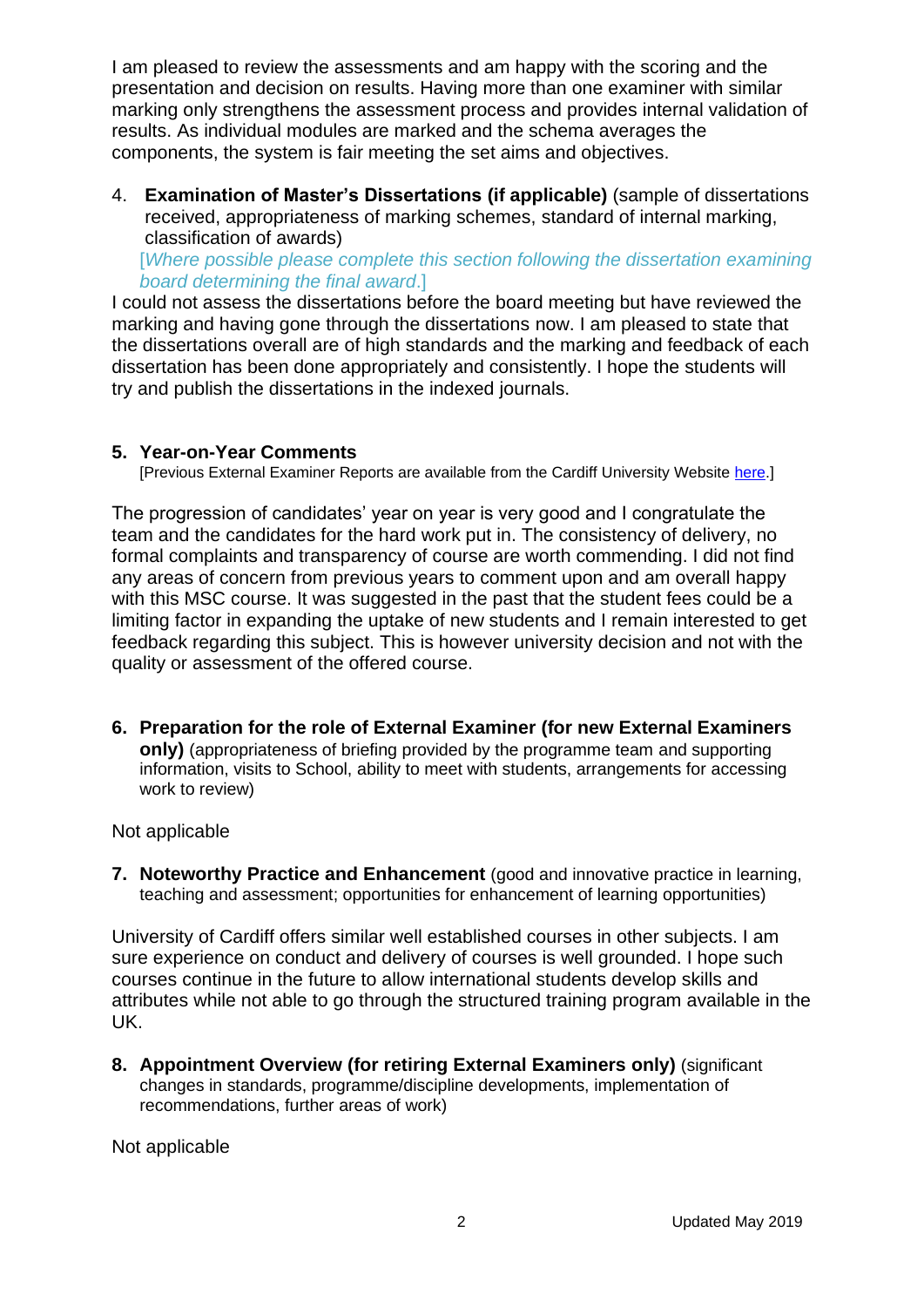## **9. Annual Report Checklist**

Please include appropriate comments within Sections 1-7 above for any answer of 'No'.

|                                                        |                                                                                                                                                             | <b>Yes</b><br>(Y) | <b>No</b><br>(N) | N/A<br>(N/A) |
|--------------------------------------------------------|-------------------------------------------------------------------------------------------------------------------------------------------------------------|-------------------|------------------|--------------|
| <b>Programme/Course information</b>                    |                                                                                                                                                             |                   |                  |              |
| 9.1                                                    | Did you receive sufficient information about the Programme and<br>its contents, learning outcomes and assessments?                                          | X                 |                  |              |
| 9.2                                                    | Were you asked to comment on any changes to the assessment<br>of the Programme?                                                                             |                   |                  | $\mathbf{x}$ |
| <b>Commenting on draft examination question papers</b> |                                                                                                                                                             |                   |                  |              |
| 9.3                                                    | Were you asked to approve all examination papers contributing<br>to the final award?                                                                        | X                 |                  |              |
| 9.4                                                    | Were the nature, spread and level of the questions appropriate?                                                                                             | $\boldsymbol{x}$  |                  |              |
| 9.5                                                    | Were suitable arrangements made to consider your comments?                                                                                                  |                   |                  | X            |
|                                                        | <b>Examination scripts</b>                                                                                                                                  |                   |                  |              |
| 9.6                                                    | Did you receive a sufficient number of scripts to be able to assess<br>whether the internal marking and classifications were appropriate<br>and consistent? | $\boldsymbol{x}$  |                  |              |
| 9.7                                                    | Was the general standard and consistency of marking<br>appropriate?                                                                                         | X                 |                  |              |
| 9.8                                                    | Were the scripts marked in such a way as to enable you to see<br>the reasons for the award of given marks?                                                  | X                 |                  |              |
| 9.9                                                    | Were you satisfied with the standard and consistency of marking<br>applied by the internal examiners?                                                       | $\boldsymbol{x}$  |                  |              |
| 9.10                                                   | In your judgement, did you have the opportunity to examine a<br>sufficient cross-section of candidates' work contributing to the<br>final assessment?       | X                 |                  |              |
| <b>Coursework and practical assessments</b>            |                                                                                                                                                             |                   |                  |              |
| 9.11                                                   | Was the choice of subjects for coursework and / or practical<br>assessments appropriate?                                                                    |                   |                  | $\mathbf x$  |
| 9.12                                                   | Were you afforded access to an appropriate sample of<br>coursework and / or practical assessments?                                                          | X                 |                  |              |
| 9.13                                                   | Was the method and general standard of assessment<br>appropriate?                                                                                           | X                 |                  |              |
| 9.14                                                   | Is sufficient feedback provided to students on their assessed<br>work?                                                                                      | X                 |                  |              |
| <b>Clinical examinations (if applicable)</b>           |                                                                                                                                                             |                   |                  |              |
| 9.15                                                   | Were satisfactory arrangements made for the conduct of clinical<br>assessments?                                                                             |                   |                  | $\mathbf x$  |
| <b>Sampling of work</b>                                |                                                                                                                                                             |                   |                  |              |
| 9.16                                                   | Were you afforded sufficient time to consider samples of<br>assessed work?                                                                                  | $\boldsymbol{x}$  |                  |              |
| <b>Examining board meeting</b>                         |                                                                                                                                                             |                   |                  |              |